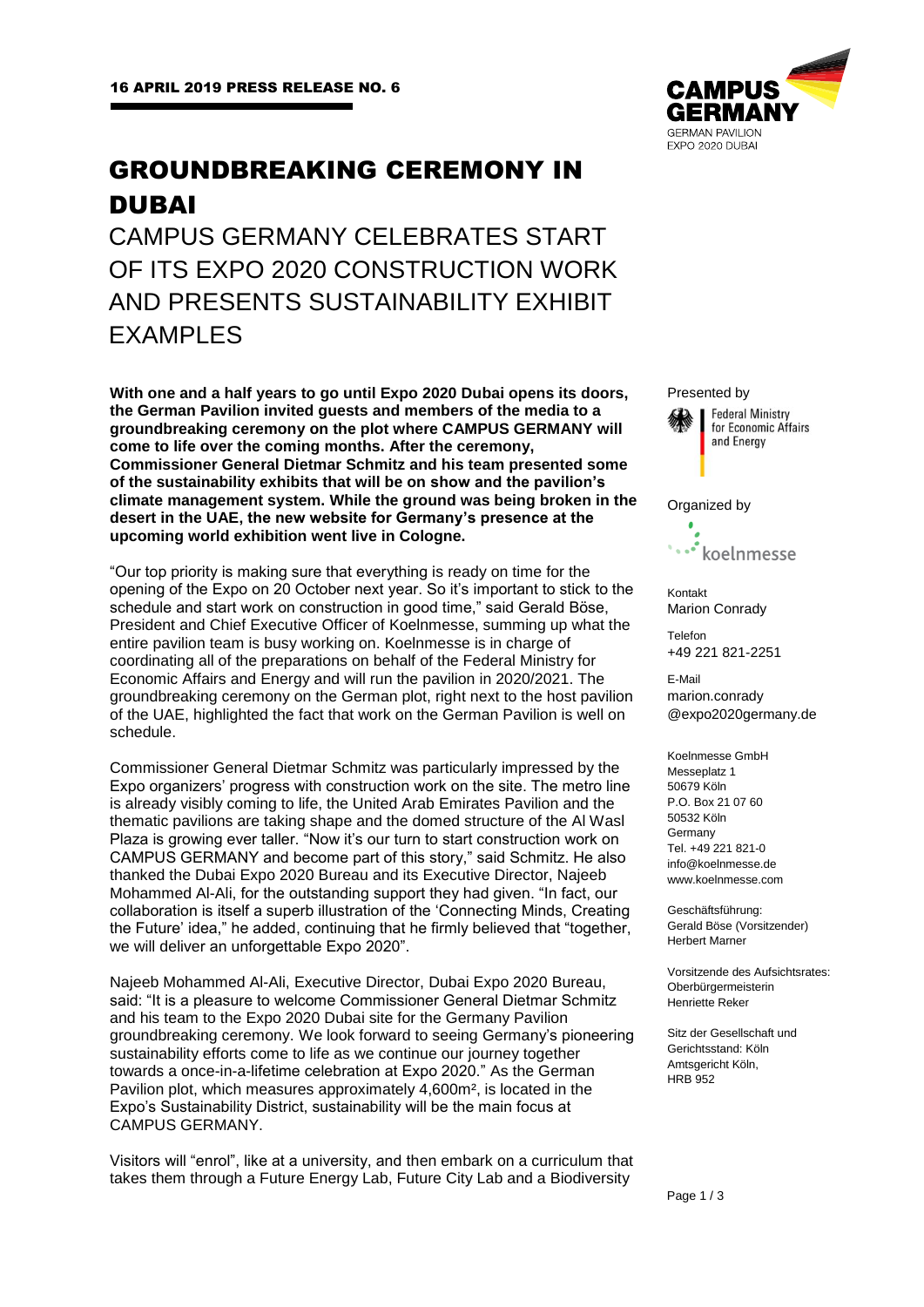

Lab to "graduate" in an exciting show at the end of the tour. This graduation will be a milestone for everyone – full of emotion and knowledge, with a multitude of possibilities and opportunities for sustainability combined with an appeal to take advantage of them. Each of the graduates will take on an active role on a mission to use their newly acquired knowledge to shape the future, true to the Expo theme of "Connecting Minds, Creating the Future".

**Superconductors, solar power from concrete and mini invaders** Dietmar Jähn, a managing director at agency facts and fiction, which shares responsibility with NÜSSLI Adunic for the concept design, planning and realisation of the German Pavilion, brought three examples from the CAMPUS GERMANY curriculum to Dubai. The Cologne-based agency is in close contact with more than 30 research institutions, universities and companies to develop a crowd-pleasing, inspiring and well-thought-out showcase of pioneering innovations for a sustainable future.

AmpaCity, a project by Essen-based company innogy, is the only superconductor in the world that is already integrated into grid operations. The underground cable links together two transformer substations, a kilometre apart, in Essen city centre, transmitting electricity with almost no loss. This technology innovation is based on German physicist Johannes Georg Bednorz's discovery of high-temperature superconductors, for which he was awarded the Nobel Prize in Physics in 1987. AmpaCity replaces up to five conventional 10,000 volt cable systems. Superconductors are also capable of transmitting large volumes of electricity at low voltage, reducing the number of substations needed and freeing up valuable urban space for other purposes. In view of the huge potential this technology offers, AmpaCity is truly a paradigm shift for the energy supply of the future. The project will be on display in the Future Energy Lab at CAMPUS GERMANY.

Another fascinating project, to be shown in the Future City Lab, has been developed by the Building Art Invention research platform at the University of Kassel. Professor Heike Klussmann and her team started their research with experiments in which they poured fruit juice over a slab of concrete. This simple idea led them to develop a system of photoactive layers that can actually be used to generate electricity - solar power from concrete! The system is inspired by the principles of dye-sensitized solar cells and photosynthesis and turns concrete components into mini power stations without any toxic emissions and using commercially available parts. The method has the potential to provide a low-cost energy source offering almost unlimited applications, especially in the megacities of the future. A source that is renewable, recyclable and environmentally friendly.

In Germany, the earthworm is held in high esteem but it is increasingly under threat. How can it be, then, that this beneficial organism has itself become a threat to the biodiversity of the North American ecosystem? The EcoWorm research project at the German Centre for Integrative Biodiversity Research (iDiv) is exploring the complex relationship between worms and the environment and the dependencies between the two. Using futuristic climate chambers, called "EcoUnits", the researchers can simulate key natural factors that influence an ecosystem. Their aim is to expand human understanding of the resource that is quite literally the foundation of life - soil. The ultimate goal is to draw on the project's findings to ensure that the basis of our very existence, Planet Earth itself, is used in a sustainable manner. In Dubai, the project will be presented in the Biodiversity Lab.

## **Sustainability in the planning and construction of the building**